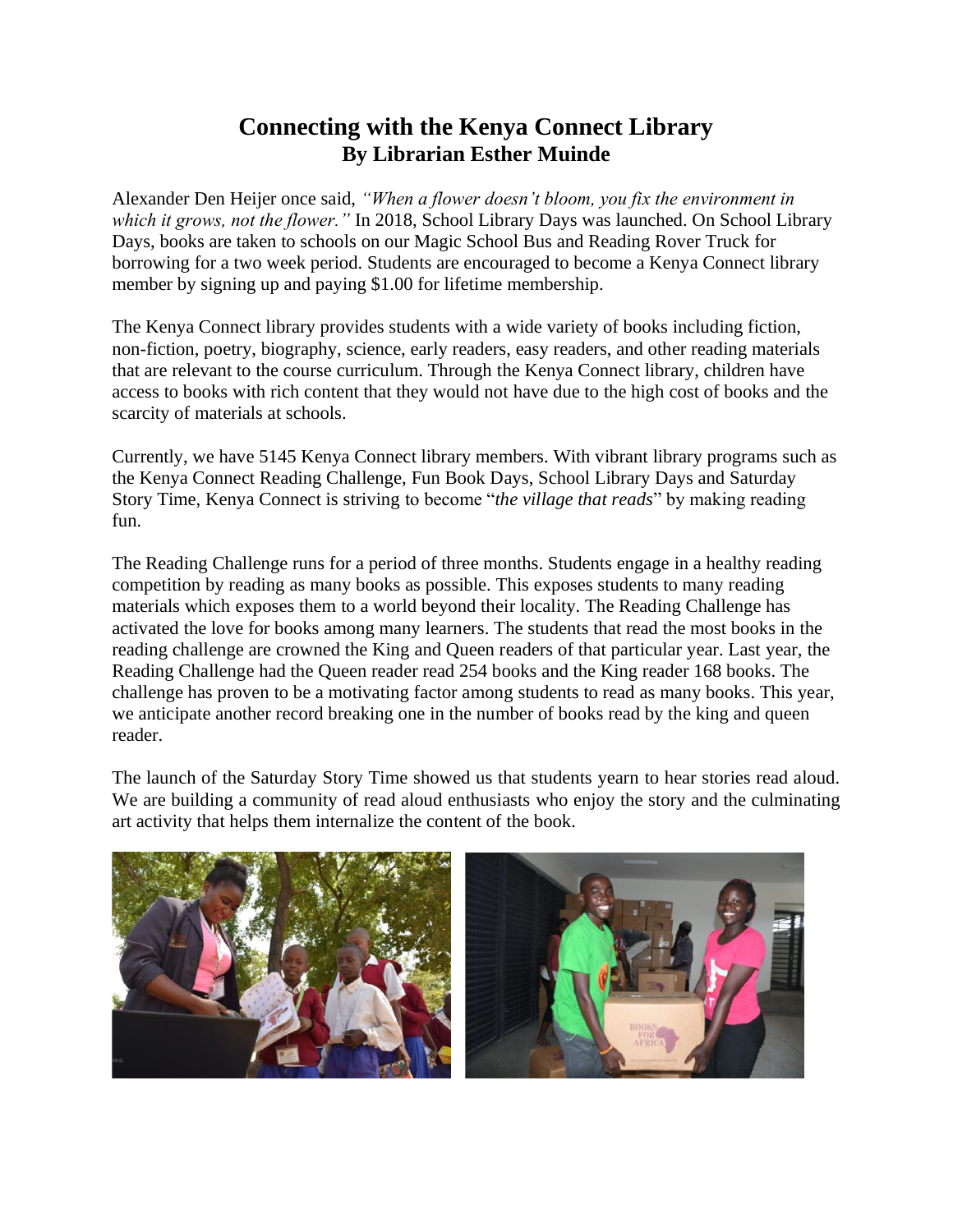Teachers have attested that the library program has contributed to improved literacy levels and an improvement in communication skills and test scores especially in English. Teacher Purity from Wakaela Primary School was so happy to have her school enroll with the Kenya Connect Mobile library program, she remarked, *"We do not even have a single book in our school but we* 



*are grateful that our learners will be getting many readers, revision books and other reading materials from the Kenya Connect library. We strongly believe that the overall performance of our school will improve immensely moving forward!"* 

One parent shared that her son's creativity and writing skills have improved tremendously after enrolling him in the Kenya Connect library. *"I am happy to* 

*see my son writing good compositions."*

According to the statistics on the performance of schools on the Kenya Certificate of Primary Education, most of the schools that are enrolled in the School Library Program perform slightly better as compared to the rest of schools.

As a librarian, I have witnessed the literacy levels of the community we serve improve tremendously. When we visit schools for parents' awareness meetings, parents are always delighted to register their children in the library program as they are impressed by the idea even though they are illiterate. Sometimes, they visit the Kenya Connect Learning Resource Center to check out books, something that delights me so much. It is so inspiring to see parents engaging and supporting their children in improving their literacy and learning.

As part of empowering the parents to support their children in their learning, we also run a program dubbed the LitMoms! Most of the LitMom members have enrolled their children for the library membership. Every Friday, after an income empowerment session, we hold a Read Aloud story with the LitMoms. Afterwards, I have seen most of the LitMoms check out books, especially those we have read aloud so that their children can read what they also read.

At the library, community members have been able to get reliable information. For instance, Mr. Ndambuki visited the library and came across the book, *Old Mikamba had Farm* by Rachael Isadora which got his attention as he perused page after page. He recognized the art work in the